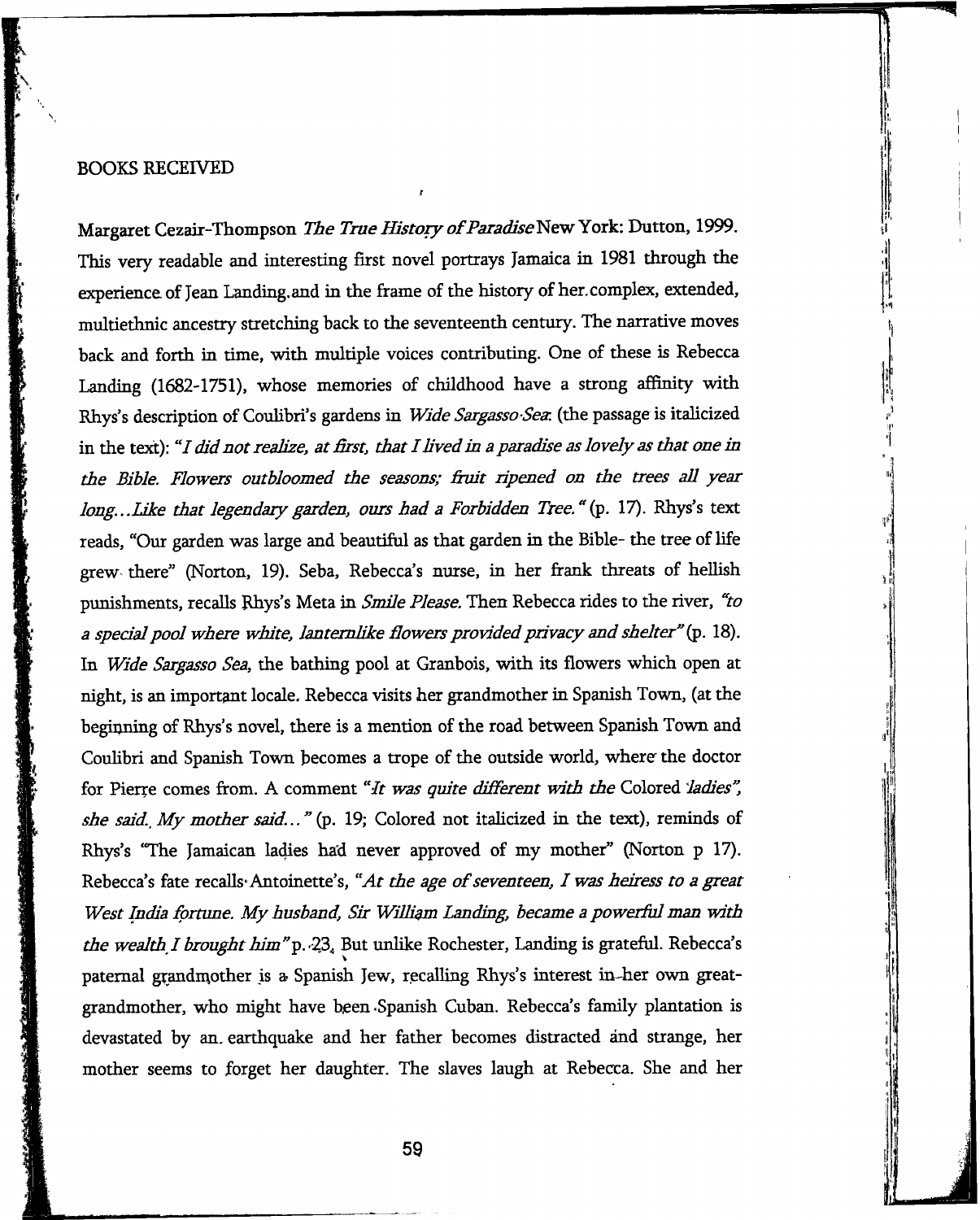mother go to England. There is talk there of obeah *"disgruntled slaves had worked obeah spells on my poor mother"* (p 22). Rebecca lives in England, where Mimba, given as a gift on her leaving Jamaica, is her servant and friend, reminiscent of Rhys's Christophine being given as a wedding gift to Annette by her husband. Rhys haunts this novel intensely. Later, in the voice of Jean Falkirk (1871-1936), the story is told of her daughter being tormented o her way home from school by children shouting 'W hite Witch", and she herself is called "White cockroach"'(pp. 168-170). This is so dehberate that it is worth speculating what Cezair-Thompson's project might have been: whatever it was, she distracts us from her own fiction back into Rhys's, perhaps with similar purpose to Rhys's in using *Jane Eyre*.

## Peter Hulme *Remnants of Conquest: The Island Caribs and their Visitors, 1877-1998*, Oxford: Oxford University Press, 2000.

This long awaited study of the textualisation and contextualisation of the Caribs of Dominica is extremely interesting throughout, and as with all of Peter Hulme's work, meticulously scholarly. This study provides important historical and cultural readings of aspects of Empire and its aftermath in the Caribbean. Hulme takes a cultural studies perspective on Rhys and related writers, exploring a number of related questions which he combines into what he calls the "touchstone" phrase, "visiting the Caribs". This is a companion volume to the anthology edited by Hulme and Neil L. Whitehead, *Wild Majesty* (1992). The anthology includes texts by Frederick Ober, Henry Hesketh Bell, Douglas Taylor, Jean Rhys and Patrick Leigh Fermor which become the foci of chapters in this new book, as Hulme explores succeeding phases of visits to the Caribs by outsiders, from the late nineteenth to late twentieth centuries, who then wrote about them. It is all very relevant for any Rhys scholar because the book offers a series of Dominican frames of reference for Rhys's own piecemeal hints and longer portraits of the Caribs, which as Hulme argues persuasively, add up to a sustained, if often guarded, engagement with their role in Dominica as she read it. The chapter on Hesketh Bell contains a reference to *Voyage,* and is particularly good on the context of Bell's texts about obeah and the Caribs. Hulme is an excellent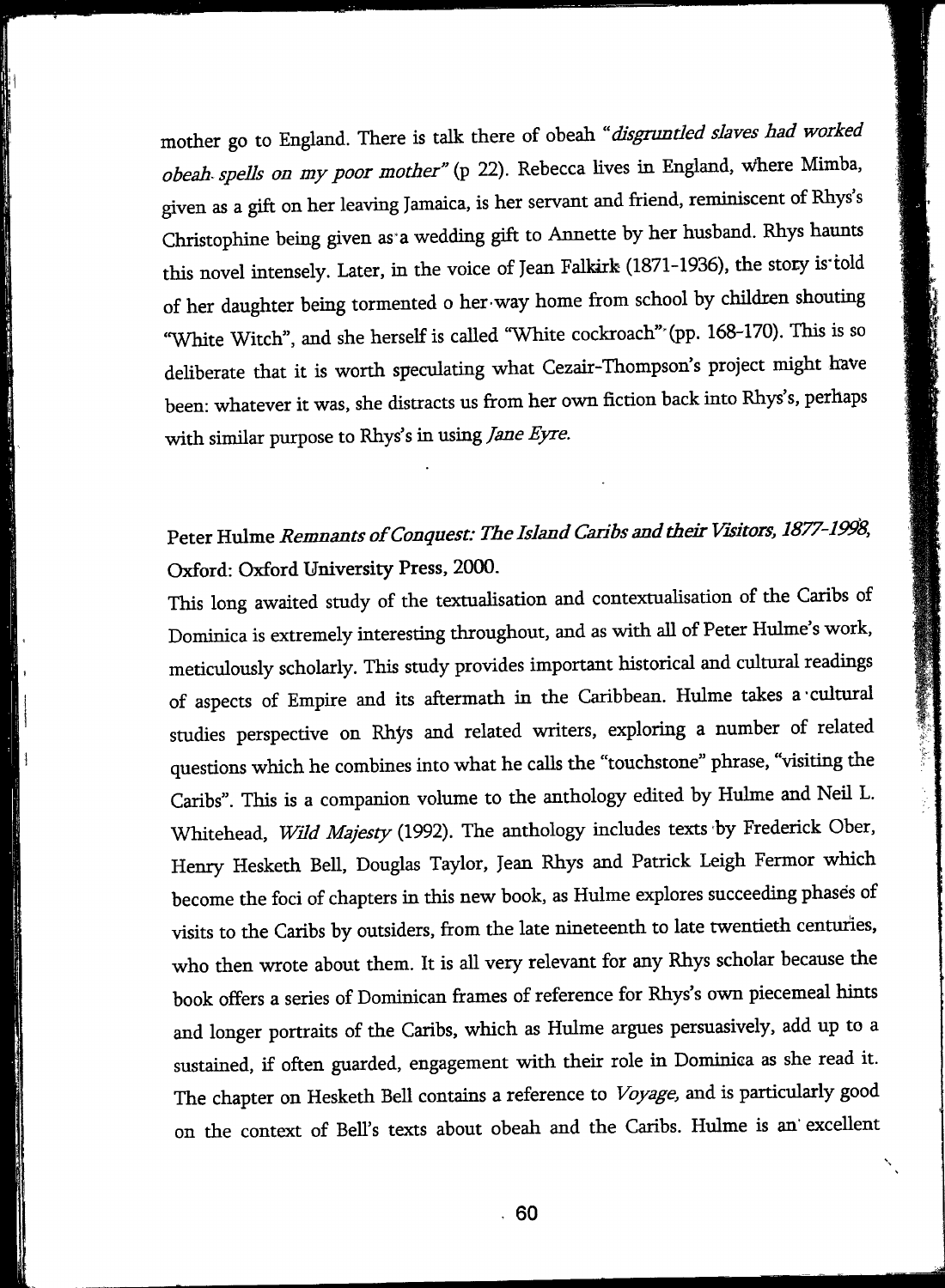cultural detective, mapping the ways in which outsiders engaged with the idea of the Caribs and wrote *about them* in the context of imperalism's gaze.

In his chapter on Rhys, Hulme remarks that her attitude to the Caribs is different from that of many other visitors, most especially because she was a Dominican. He engages in speculation about the reason for Antoinette's indirectness about the history of Massacre, the village in Dominica which figures in *W ide Sargasso Sea,* the place where Thomas "Indian" Warner was killed along with his Carib followers by a force led by his younger English half-brother Philip. Did Antoinette not want her husband to know the story of the violence between half-siblings? Did this have a parallel with the story of Daniel and Antoinette? Is this why Daniel tells Antoinette's husband he is called Esau, (the 'first son)? Hulme points out that Antoinette uses the Carib name "ajoupa" for the summer house at Granbois. Then he explores the interconnecting references to the Caribs in Rhys's other texts, ("Temps Perdi", *Voyage in the Dark*, "The Imperial Road", *Wide Sargasso Sea*). Again speculating on possible connections ^between *Voyage* and *W ide SaTgässo Sea,* (Hulme acknowledges that this is courting the literary critic's warning that the text is what it is and nothing more), he asks whether Mailotte Boyd, mentioned in *Voyage in the Dark*, is Daniel- Cosway's mother, (his;-father would be Antoinette's father), and whether Tia is half-sister to Daniel (Maillotte being the name of Chirstophine's friend). This seems to me by far least important of the connections Hulme explores between Rhys and the Caribs:in Dominica', because it adds nothing of importance to the texture of the novels, (Rhys understood that a hint is often more usefid than a statement, and Hulme's reading, focused so much on the Caribs, sometimes loses sight of the delicacy of Rhys's lean fictions and the effect of her refusal to include definitive information about many characters and details of plot). But that slight reservation aside, this chapter is a really useful frame for thinking about the complexity of Rhys's cultural identity. ^

k l.

h

يواء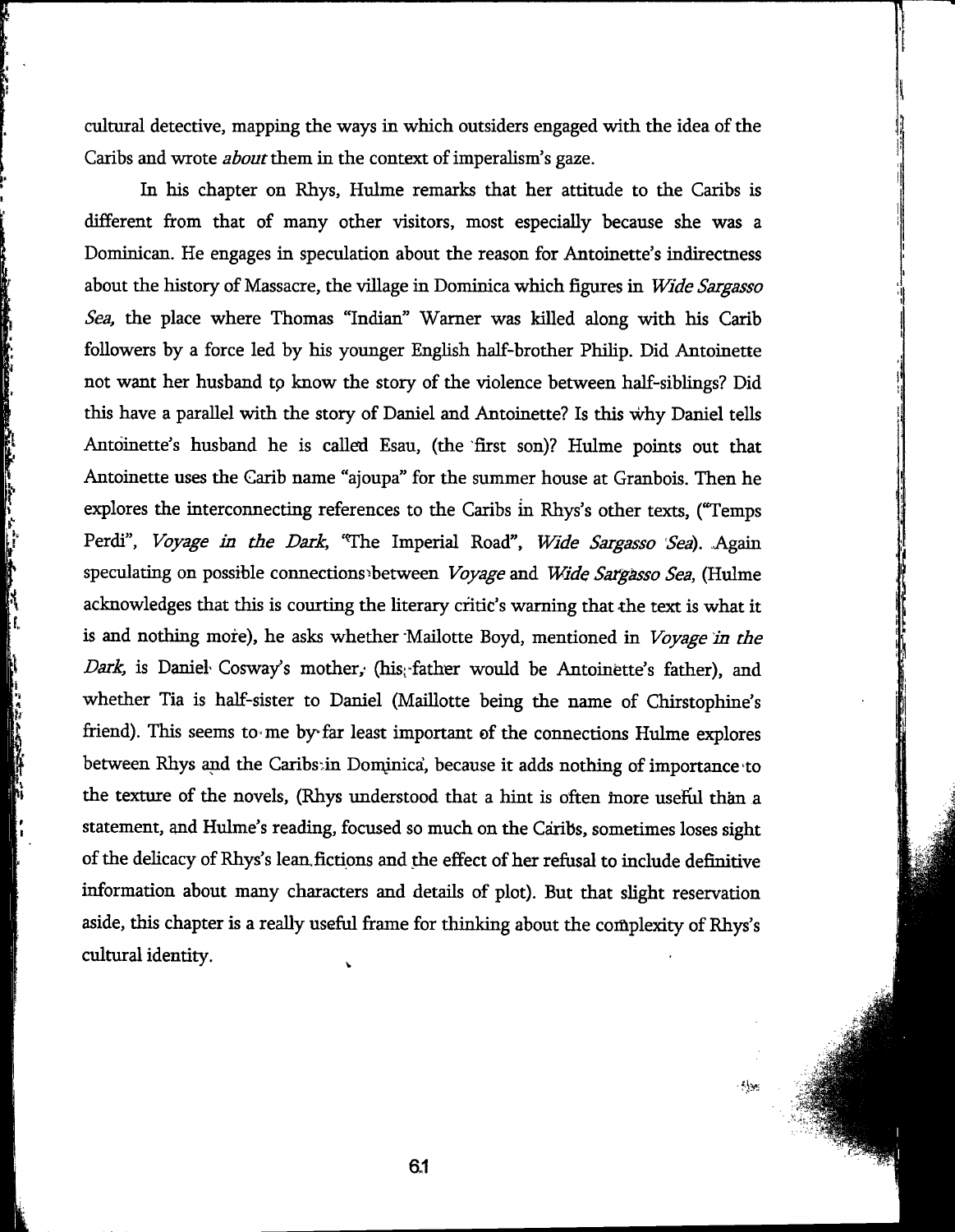## Elaine Savory

Alexis Lykiard *Jean Rhys Revisited* Exeter, Devon: Stride Publications, 2000. Lykiard is a prolific writer, with nine novels, a dozen volumes of poetry, four major translations and a number of edited, books to his credit. This memoir, (and arguably social history, biography, autobiography and literary criticism), of the writing life and Jean Rhys comes with a comment from Rhys's editor, friend and long-time literary executor, Francis Wyndham, on-the cover, " a most distinguished and original and rewarding work". Lykiard knew Rhys for ten years, (1969-1979). They met when he was a young writer of 29, and she was 79, but their common bond as writers made the age difference disappear, Lykiard says, (it is also very clear from other accounts, such as Jan van Hourts' "The Hole in the Curtain" (in *Critical Perspectives on Jean Rhys,* ed. Frickey), that Rhys in old age loved the admiration and attention of young male writers. She employed David Plante as helper in compiling *Smile Please* (posthumously pubfished in 1979). But Lykiard, Greek-born, had something extra to offer as common experience with Rhys: a sense of being an outsider in England, with a writing name for his new culture which separated him from the person he had been in childhood.

Lykiard's strategy in this uneven book is to interweave his own journey as a struggling writer with his assessments of Rhys, as artist, as quirky woman, as his friend. He is protective, rightly attacking the opportunism of David Plante's outrageous portrait of Rhys in *Difficult Women*, "distinctly peevish, mainly unpleasant...mean, cruel if clever travesty...." (pp<sup>.</sup> 32-3.) He cites a fictionalized version of Rhys in the "otherwise metretricious novel" *Unrepentant Women,* by Judith Burnley, as one he recognized: "enormous eyes, a pale if somewhat watery blue", with something about the set of them and the way she sometimes looked, "which made me wonder if she had mixed blood?" (p. 43). Such questions would have given Rhys a rueful smile, he believes. The book is often garrulous and sometimes awkward in its emotional tone, as well as at times tedious in its insistence on the closeness of the relationship between Lykiard and Rhys, and there are places where

**62**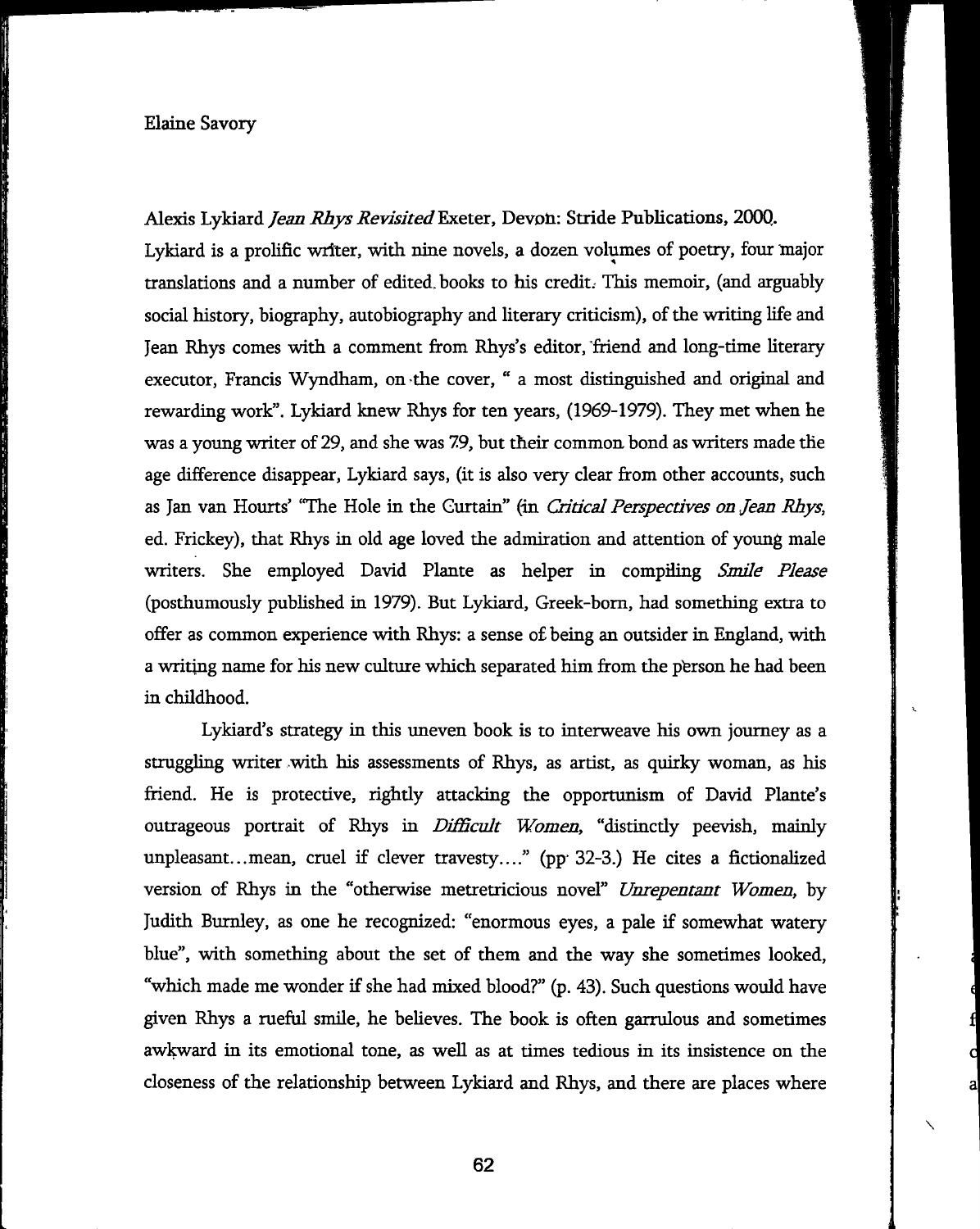the version Lykiard gives of something seems very out of order, (as when he suggests that there were only positives in the relationship with Ford Maddx Förd). But its real interest lies in the way Rhys influenced and befriended Lykiard to the point that he cannot tell his own story without telling hers. He includes a number of important photographs of Rhys and others, and in his sustained enthusiasm for her, testifies against the portrait which has haunted so many fictional and biographical vignettes of Rhys, from Ford on, as difficult, tempestuous, unpredictable and imable to sustain friendship long. He can fall victim to the temptation of telling tales, as in the description of his first sight of her, ("my heroine, my cynosure"), "an old woman, frail and hunched.. .moving at utmost slowness.. .She had the rickety gait of some pantomime crone, half-hobbling, half-reeling...One hand held a carrier bag bulging with empty bottles, the other gripped a walking stick." (p. 228). But in the end he does remember the strange alchemy of writing which makes the ordinary body a writer inhabits unnecessary in relation to the text, and that salvages this book from the trivial and commonplace.

 $\mathbf{I}$ 

 $\overline{\phantom{a}}$ 

## Caroline Rody *The Daughter's Return: African -American and Caribbean Women's Fictions of History, New York: Oxford University Press, 2001.*

This thematic study of "a romance...of a returning daughter and a figure I call the mother of history" (3), includes a chapter on Rhys, in which Rody reads *Wide Sargasso Sea* in the context of what she configures as a "horizontality" of a "transethnic" connection between women writers of the African diaspora. It is very difficult at this point to come up with an original textual reading of this novel, given the intense scrutiny it has received over the past almost forty years smce its appearance in 1966, and Rody does not quite manage anything new, though her reading is sclarly and sensitive. This kind of feminist thematic study always runs the risk of essentialising and even being reductive, but Rody's work is even so <u>a</u> useful beginning for those who want to think about Rhys's place in the Caribbean women writer canon. I wished that she had included Brathwaite's construction of Rhys's Antoinette as Miranda in her mention of *The Tempest* in the context of postcolonial revisionings